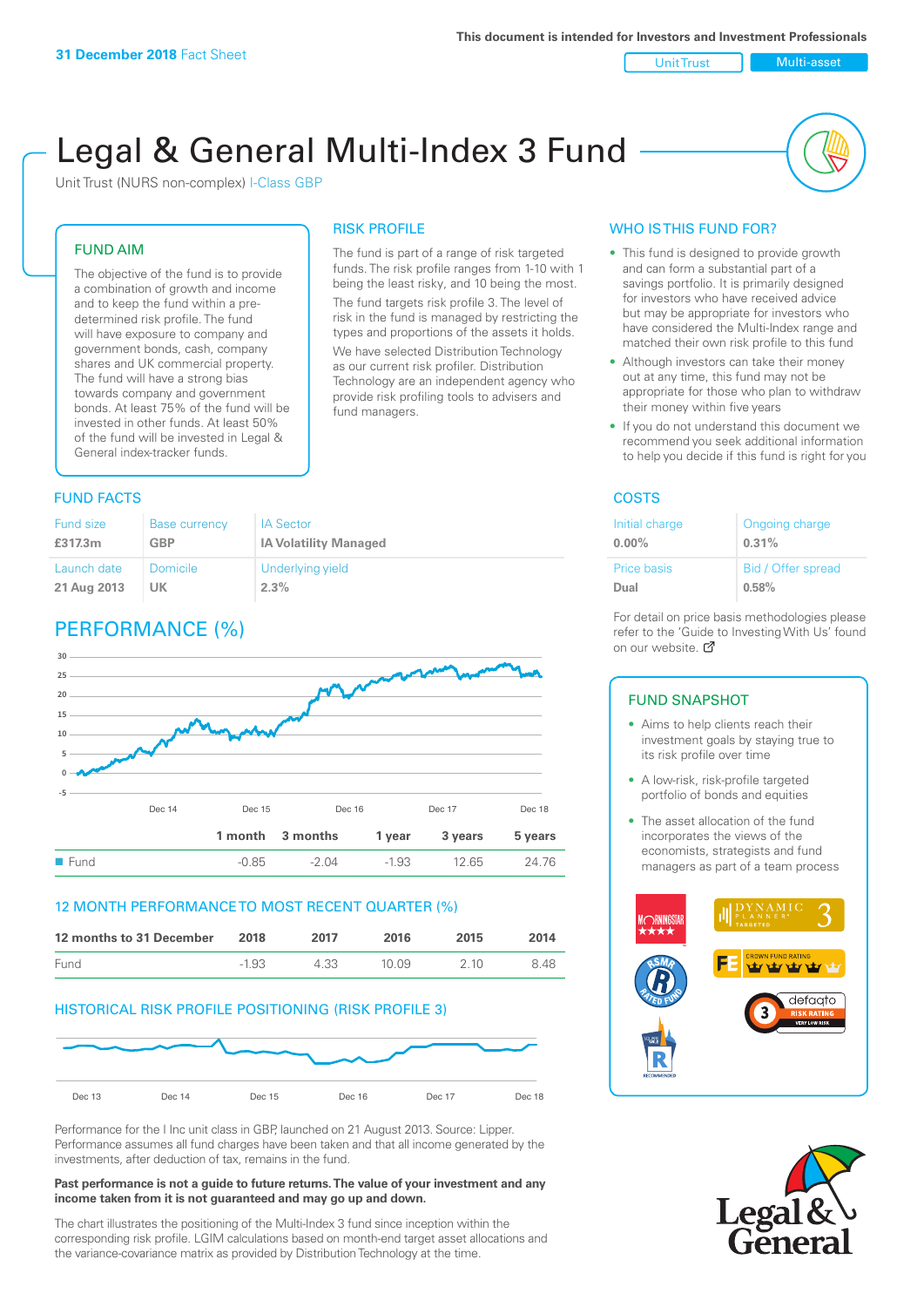# Legal & General Multi-Index 3 Fund

Unit Trust (NURS non-complex) I-Class GBP

## PORTFOLIO BREAKDOWN

All data source LGIM unless otherwise stated. Totals may not sum due to rounding.





#### FUND MANAGERS

The fund managers have responsibility for managing the multi-index fund range. They are part of the Multi-Asset Funds (MAF) team in LGIM. This team focuses on designing and managing multi-asset funds that are tailored to match the specific objectives of various client types. The team sits within a wider Asset Allocation team which combines both depth of experience with a broad range of expertise from different fields, including fund management, investment consulting and risk management roles.

# TOP 10 HOLDINGS (%)

| L&G Global Inflation Linked Bond Index Fund                      | 10.9 |
|------------------------------------------------------------------|------|
| <b>LGIM Sterling Liquidity Fund Class 1</b>                      | 10.3 |
| L&G All Stocks Gilt Index Trust                                  | 9.9  |
| L&G Sterling Corporate Bond Index Fund                           | 8.9  |
| L&G Short Dated Sterling Corporate Bond Index Fund               | 7.5  |
| <b>LGIM Global Corporate Bond Fund</b>                           | 7.1  |
| L&G Emerging Markets Government Bond (US\$) Index Fund           | 6.2  |
| <b>L&amp;G UK Property Fund</b>                                  | 4.6  |
| L&G US Index Trust                                               | 4.1  |
| L&G Emerging Markets Government Bond (Local Currency) Index Fund | 4.1  |